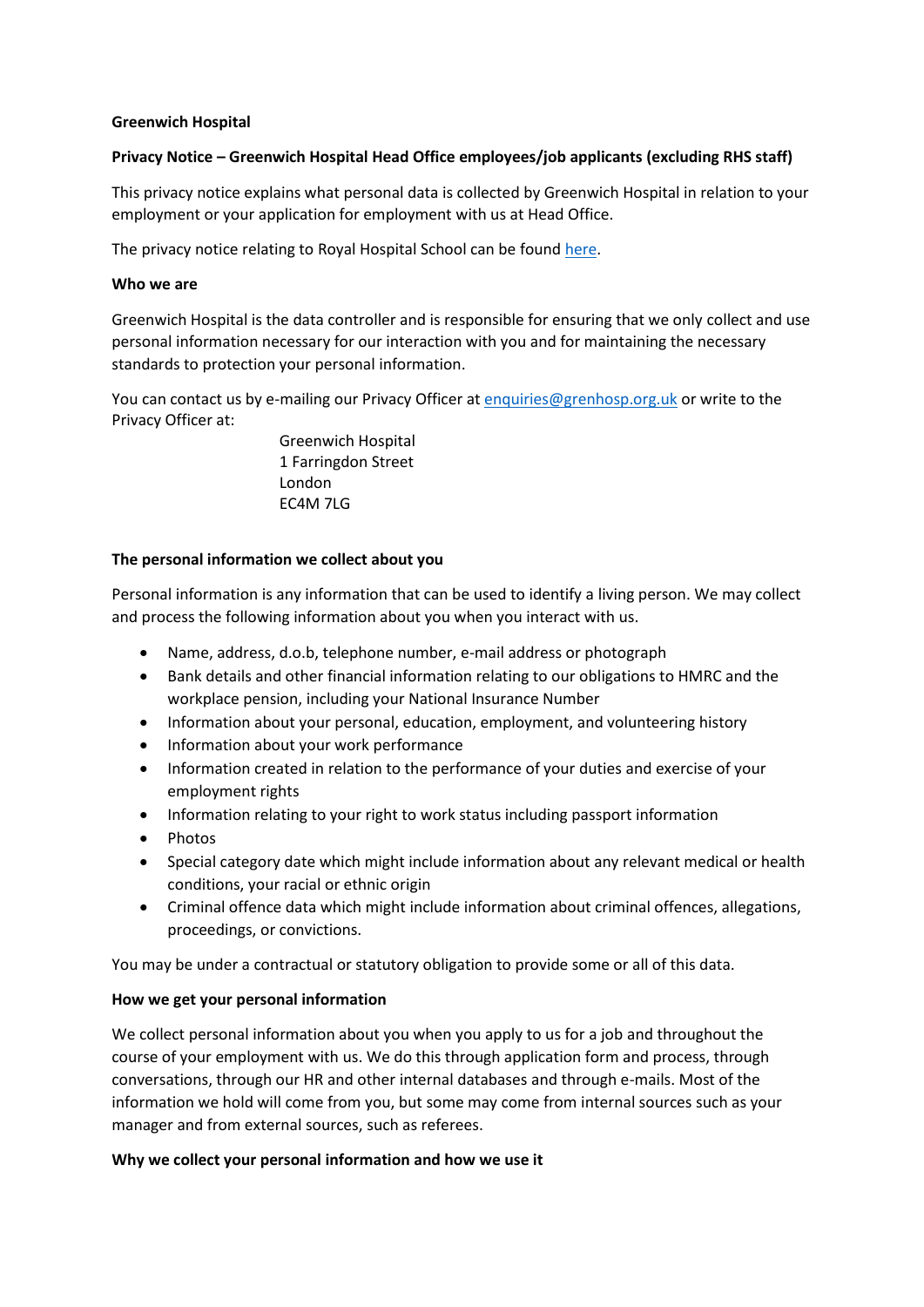We only use your personal information when the law allows us to. The lawful bases we rely on for using your personal information are as follows:

Where it is necessary for the performance of a **contract.**

• We use your personal information so that we can meet our mutual obligations under the contract, because you have asked us to consider your application for a contract of employment with us, so you are able to perform your duties and so we can monitor the performance of the contract.

# Where it is necessary for us meet a **legal obligation**

• We use your personal information to enable us to meet our legal obligations, e.g., our obligations under Health and Safety at Work legislation, our obligations to HMRC and our obligations under Immigration legislation.

Where it is necessary for our **legitimate interests** (or those of a third party) and your interests and fundamental rights do not override those interests and we use the information in ways you would reasonably expect.

# **Our legitimate interests for processing**

- We use personal information such as your name and image in material to explain and promote our work and activity and our impact, where this would be reasonably expected by yourself and where your rights do not override our legitimate interests.
- We may use your personal information to enable the proper administration, governance and management of Greenwich Hospital and the pursuit of our objects.

Where we process special category data, the additional legal basis we rely on to do this is **Employment, social security, and social protection.**

Where we process criminal offence data, the additional legal bases we rely on to do this are as authorised by domestic law in relation to **employment, social security and social protection**, and regulatory requirements relating to **unlawful acts and dishonesty** and **legal claims**.

# **Sharing your personal information**

Sometimes we have a legal duty to provide personal information to other organisations. We only share information if necessary and where we have a legal basis for doing so. We may share your information within Greenwich Hospital and Royal Hospital School where necessary.

We may share your personal information with organisations who partner with us, help us deliver our services and run our organisation. When we do this, where necessary we will ensure there is an agreement in place to make sure that organisation complies with data protection law to keep your information safe and is only used for the intended purpose. For example:

- We may share your personal data with Microsoft 365 as they provide our cloud based internal office systems and databases included e-mail. We may also share your information on CitrusHR, and Xero used for HR and payroll purposes and Blackbaud and ContractZen for the purposes of grant and contract management.
- We may share your personal data with other companies who provide professional services to us such as legal advisers and in relation to pension or health insurance schemes.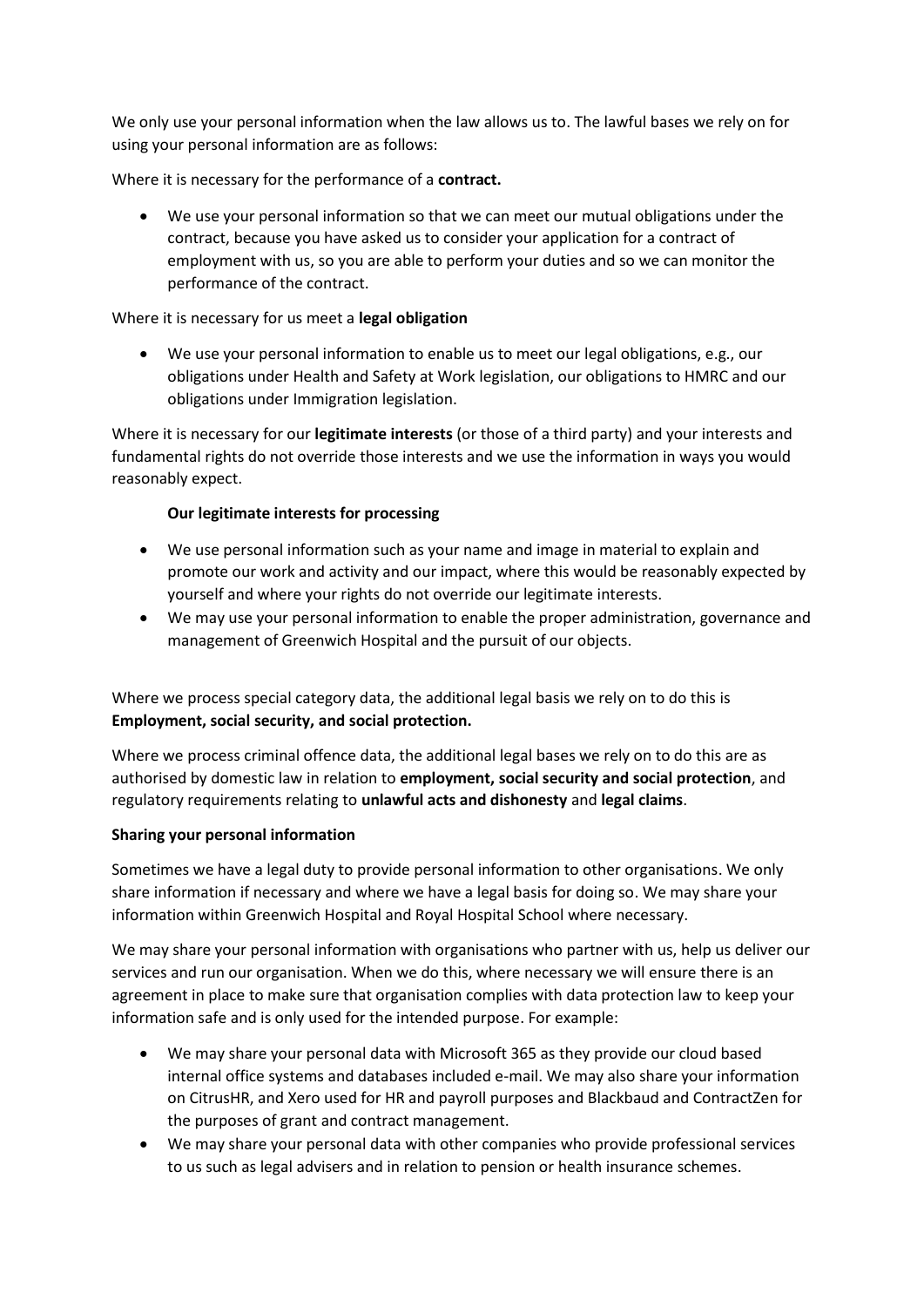• We may share your personal information with other organisations connected with your employment or Greenwich Hospital's business.

### **How we look after your personal information**

Most personal information we collect and use is stored on systems in the UK. On occasion, your information may leave the UK through the Microsoft 365 cloud based internal office systems and databases such as through Xero, Blackbaud, ContractZen and Citrus HR. When this happens, we make sure that these providers have confirmed that appropriate safeguards are in place to ensure that the required level of data protection is in place.

We make sure the records we hold about you are kept securely and only available to those who have a right to see them. We do this by controlling access to systems and networks, training staff so they understand how to look after your information, putting in place controls over where data is stored and deleting personal information when it is no longer needed.

### **How long we keep your personal information**

We only keep your information as long as we need to in line with our retention schedules, in most cases no longer than six years after your employment with us ceases or our last contact with you. We keep information in relation to unsuccessful job applications for 1 year. Sometimes the law states how long we must keep personal information. Some personal data may be kept indefinitely as it is stored in the National Archives for reasons of historic interest.

## **Your rights**

You have a number of rights in relation to the personal information we collect and use about you.

• You can ask for access to a copy of the personal information we have about you.

If you would like a copy, please contact us at enquiries@grenhosp.org.uk

We cannot share any information which contains personal information about other people or information a professional thinks will cause serious harm to you or someone else's physical or mental wellbeing.

- You can ask us to change information you think is inaccurate in some circumstances
- You can ask for your information to be deleted in some circumstances
- You can ask us to limit what we use your personal data for in some circumstances
- You can object to our use of your personal information in some circumstances
- You can ask for a copy of your personal information in an agreed format so that you can reuse it or transfer it in certain circumstances
- You can ask us if we use automated decision making or profiling when using your information
- You have the right to withdraw your consent where we rely on your permission to use your personal information.

### **How to exercise your rights**

You can exercise any of these rights, ask questions about how we use your personal data or complain by contacting us at 1 Farringdon Street, London, EC4M 7LG.

You can also write to our Privacy Officer at enquiries@grenhosp.org.uk